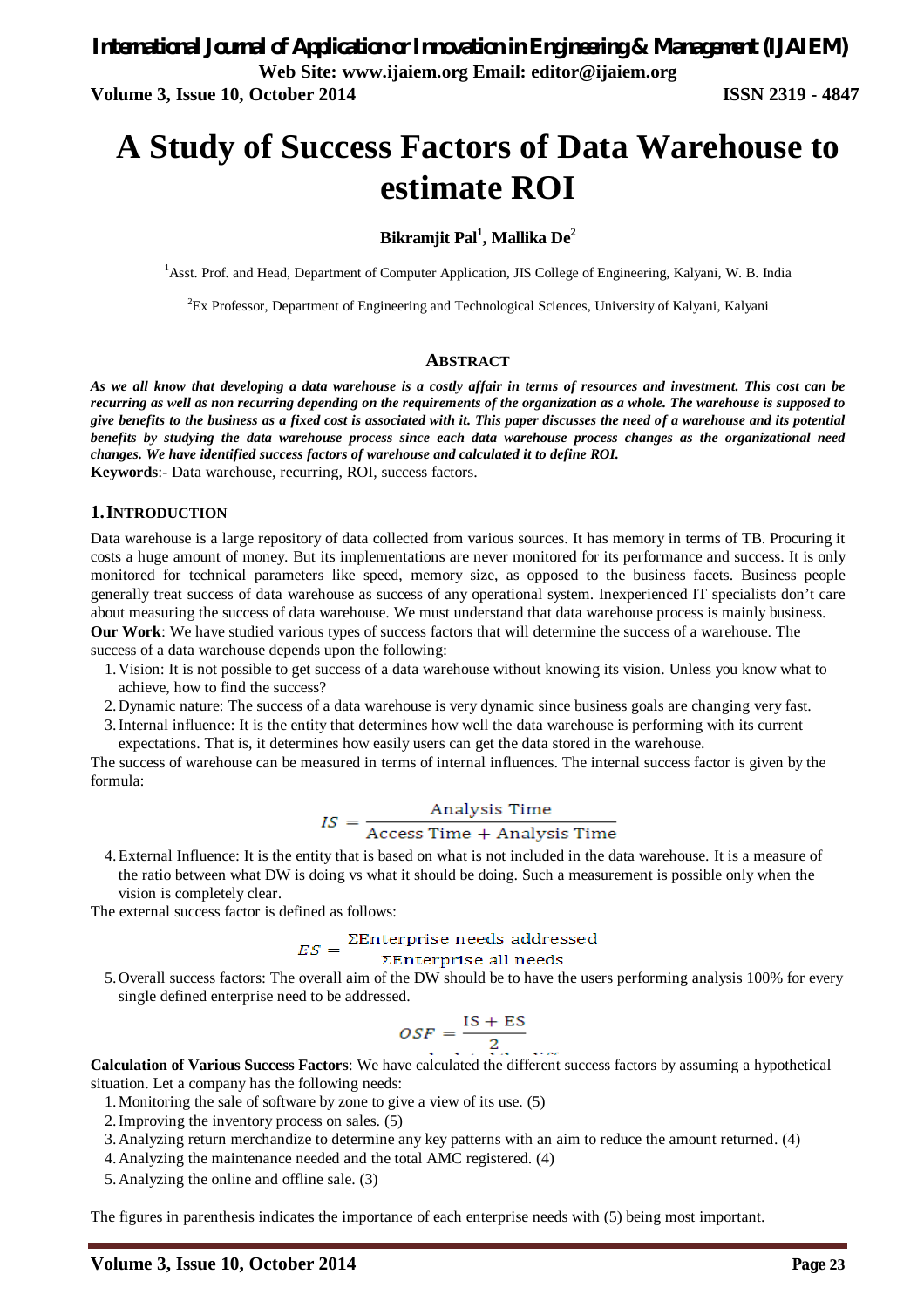# *International Journal of Application or Innovation in Engineering & Management (IJAIEM)* **Web Site: www.ijaiem.org Email: editor@ijaiem.org Volume 3, Issue 10, October 2014 ISSN 2319 - 4847**

While discussing with users it has been found that out of five needs only four were actually implemented and it was determined that following ratios of each of the four needs were applicable.

| Enterprise   | Time spent     | Time spent     |
|--------------|----------------|----------------|
| <b>Needs</b> | accessing data | analyzing data |
|              | 10%            | 90%            |
|              | 30%            | 70%            |
|              | 40%            | 60%            |
|              | 20%            | 80%            |

These figures are based upon the user's perception as much as reality. The important point to note here is that how much time is spent in analyzing the data.

The Internal Success Factor is calculated as:

$$
IS = \frac{0.9 * 5 + 0.7 * 5 + 0.6 * 4 + 0.8 * 3}{17} = 0.753
$$

This factor shows that we are 75.3% successful in implementing the data warehouse. The goal of the organization is for users to spend all of their time in analyzing data and not in manipulation. Similarly, external influences on the success factor of the data warehouse are not based on what is included within the warehouse, but what is not included. The External Success is calculated as:

$$
ES = \frac{\Sigma \text{Wt.of implemented needs}}{\Sigma \text{Wt.of all needs}} = \frac{17}{21} = 0.809
$$

This means here we are 80.9% successful in implementing all the needs of the organization that are documented based on vision. Finally, the overall success of the warehouse is defined by combining the two success factors discussed above and is given by:

$$
OSF = \frac{0.753 + 0.809}{2} = 0.781
$$

This shows that data warehouse is 78.1% successful in implementing the needs.

One question that may goes in mind, "What is a good OSF?" This depends upon the organization which has designed the data warehouse. It might well be that for certain organizations, it is more important to address all needs than to have a proper analysis. So weights associated with the needs also changes depending on the situation. Thus, we can say that success factor is nothing but an indicator of how the data warehouse is performing.

**Return on Investment (ROI)**: The ROI of a data warehouse is very difficult to calculate. The overall success factor calculated above does not take into account any ROI. The monetary cost of data warehouse should not only include hardware, software or people resource but also the continuing cost of maintenance and usage. This means is a data warehouse is used 24 hours than this is the cost of warehouse. ROI is very complex to calculate and it is influenced by various factors which are not always identified. So careful selection has to be made while identifying business needs.

### **2.CONCLUSION**

We have calculated values for IS, ES and OS of a data warehouse by identifying certain needs for a business and found that for those needs the warehouse is 78.1% successful. Attempts can be made to include more needs which are real and faced by business professionals.

## **REFERENCES**

- [1] Peter R. Welbrock, "Is your data warehouse successful?" 23<sup>rd</sup> Annual SAS User Group International Conference, Nashville, Tennessee, March 22 – 25, 1998.
- [2] Kimball R., "The Data Warehouse Toolkit: Practical Techniques for Building Dimensional Data Warehouses." John Wiley and Sons, 1996.
- [3] Pal Bikramjit, Rout Laxmi, Shah Priyadarshani, Dr. De Mallika, "Logical Data Warehouse Design Using Distributed Schema Architecture", International Journal of Computer Science and Technology, Vol. 3, Issue 2, April – June 2012, pp. 191 – 194.
- [4] KALIDO, "Dynamic information warehouse—a technical overview." Technical report, KALIDO White Paper, 2004.
- [5] Pal Bikramjit, Mishra Awnish Pati, De Mallika, "ROI Estimation of Data Warehouse with Bottom Up Architecture and Top Down Implementation", International Journal of Computer Trends and Technology, Vol. 4, Issue 5, May 2013, pp  $998 - 1001$ .
- [6] Patel, A., Patel, J., M., "Data Modeling Techniques for Data Warehouse", International Journal of Multidisciplinary Research, Vol.2, Issue 2, (2012), pp. 240–246